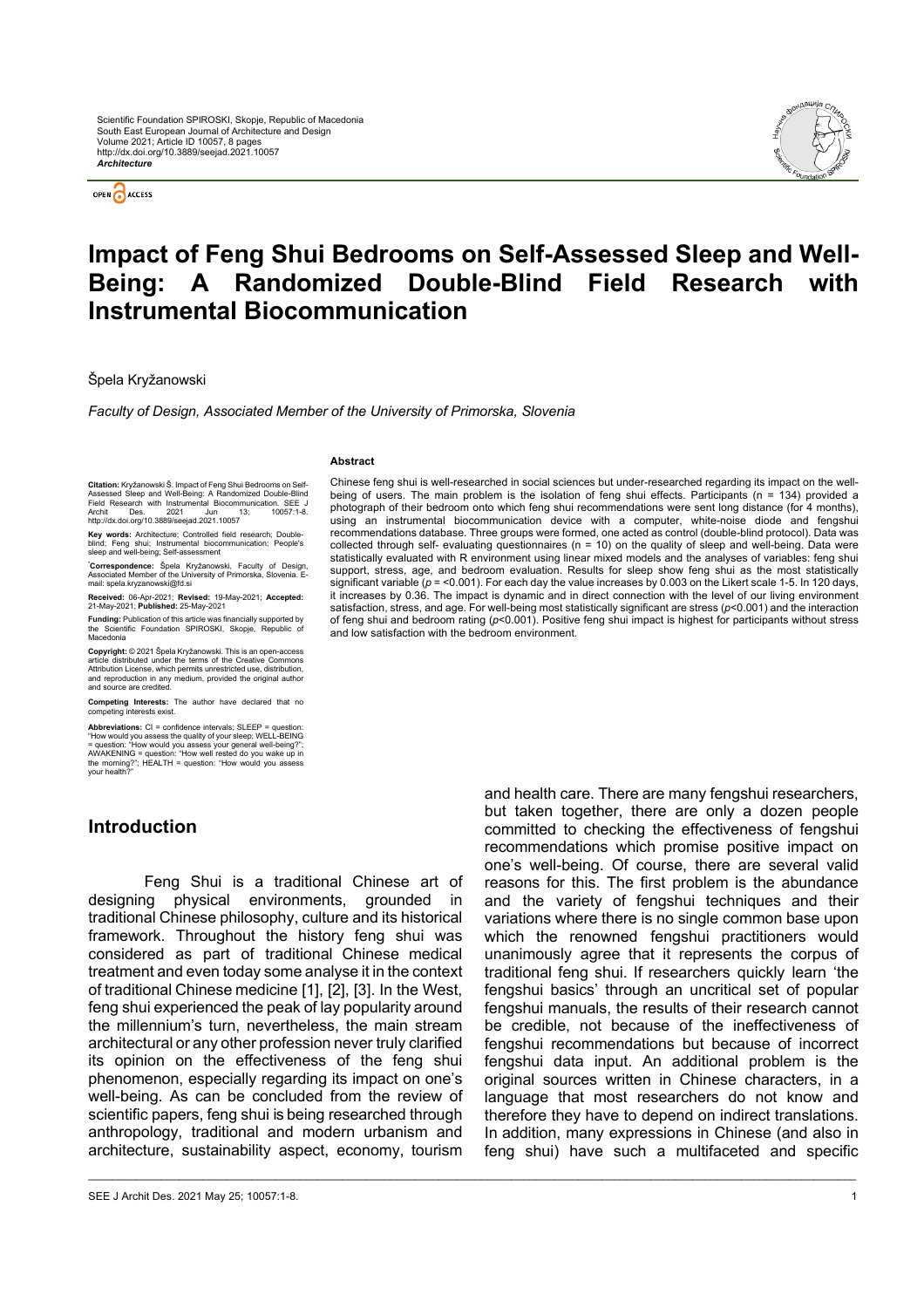meaning that there are no corresponding synonyms for them [4], [5]. The ignorance of the cultural-historical framework in which feng shui was created is also an obstacle. How can one consider the high level of subjectivity when using fengshui knowledge in practice? The main problem, however, is the isolation of fengshui effects. How should one design scientific protocol in order to assert that the effects the study identifies are actually the result of the mere performance of good or bad fengshui influences and not other factors? And if this problem is surmounted, how can one take into account the placebo effect?

To solve these problems fengshui researchers apply two approaches: a theoretical approach by comparison with the findings of the modern science without having done actual field research, and the practical approach which involves people (architects or laymen) and analyses of photographs of specific locations. The comparative analyses show [6], [7] that there is a certain similarity between the recommendations of the fengshui school of form and the findings of contemporary environmental psychology. For example: the composition of the five mystical fengshui animals is a symbolical description of a spatial formation where the back of a man or an object is protected, and an open space that can be easily controlled is in front. The practical (or experimental studies) use several approaches. Comparisons with contemporary principles of open spaces or landscape design [8], [9] show, that welldesigned open spaces are also well-designed from the point of view of feng shui. Similar is true for the [10] research, where architects opt to choose a setting for the house which is also good from the point of view of feng shui. Feng shui principles can also be found in modern interior design where [11] discover, that architects incorporate some fengshui recommendations into their bedroom design, albeit unknowingly. So and Lu [12] look for the best position of the bathroom in a typical Hong Kong apartment in relation to computer wind simulation and fengshui recommendations. Another approach is a comparison with the selected sustainable design principles [13] or the analyses, whether fengshui recommendations can be integrated into contemporary models for total building performance [14]. The applicative verification of the effectiveness of the fengshui recommendations was also used in the pilot study of hotel lobbies [15] where a correlation between the economic performance of chosen hotels and a good feng shui of the hotel lobby could be identified. In the analysis of the comfort of medical waiting rooms [16] the area with the best feng shui was also the best from the point of view of the users. The evaluation of feng shui in critical care environment [17] on the other hand, didn't show any statistical significance. It's worth to notice however, that a commercial bagua (the so-called life stations bagua) was used in the study, which according to traditional teachers doesn't even belong to feng shui [18].

From the above examples one can conclude, that some of fengshui recommendations are effective and are already incorporated in the contemporary design practice. But much work still needs to be done. Because this is an important (and still not well enough) researched issue, a research protocol was designed to answer the following question: "Do fengshui recommendations applied on bedrooms have an effect on the quality of sleep and general well-being?".

# **Material And Methods**

The instrumental biocommunication system Quantec [19], was chosen for the research, because it could:

-implement fengshui recommendations onto the bedrooms without placing too high a burden on participantsand

-introduce a control (placebo) group that would allow for a double-blind protocol and thus eliminate the influence of the diverse physical environmental factors and the subjective circumstances of the participants (relationships, family, work, health, etc.).

Quantec is grounded in the assumption of quantum physics that each substance is denoted by a certain oscillation. And that the elemental particles of matter can be expressed as particles or as waves (the double nature of the particles). According to De Broglie-Bohm's interpretation of quantum mechanics, each particle of a matter is characterized by a certain pilot wave [20]. This wave can propagate in all directions as well as through substances and, as a rule, without the space and time constraints. On the basis of this wave, it should be possible to reconstruct the nature of an object (or person) and its state. Additionally, what feng shui calls *qi* may be correlated to contemporary research into biofield [21] or orgone [22] and exceeds the limited historical concept of vitalism, where the living force is beyond the research of science. Qi is also being researched scientifically [23], [24], [25]. And recent scientific research claims that the nature of vital force can be attributed to the superfluid vacuum [26]. In practice, Quantec is a diode-based system with a computer program that includes information databases. The diode produces white noise and can show statistically relevant reactions to impulses of group consciousness in cases of high-level mental focus or group emotions [27], [28]. The Quantec database system is pre-made (acupuncture, medicinal herbs, homeopathy) but also open and can be complemented with new databases, the fengshui database. Quantec can thus send information (that is, the fengshui recommendations) in a non-material way onto the chosen photo of the room (building, person, animal, plant etc.) without the need to physically

\_\_\_\_\_\_\_\_\_\_\_\_\_\_\_\_\_\_\_\_\_\_\_\_\_\_\_\_\_\_\_\_\_\_\_\_\_\_\_\_\_\_\_\_\_\_\_\_\_\_\_\_\_\_\_\_\_\_\_\_\_\_\_\_\_\_\_\_\_\_\_\_\_\_\_\_\_\_\_\_\_\_\_\_\_\_\_\_\_\_\_\_\_\_\_\_\_\_\_\_\_\_\_\_\_\_\_\_\_\_\_\_\_\_\_\_\_\_\_\_\_\_\_\_\_\_\_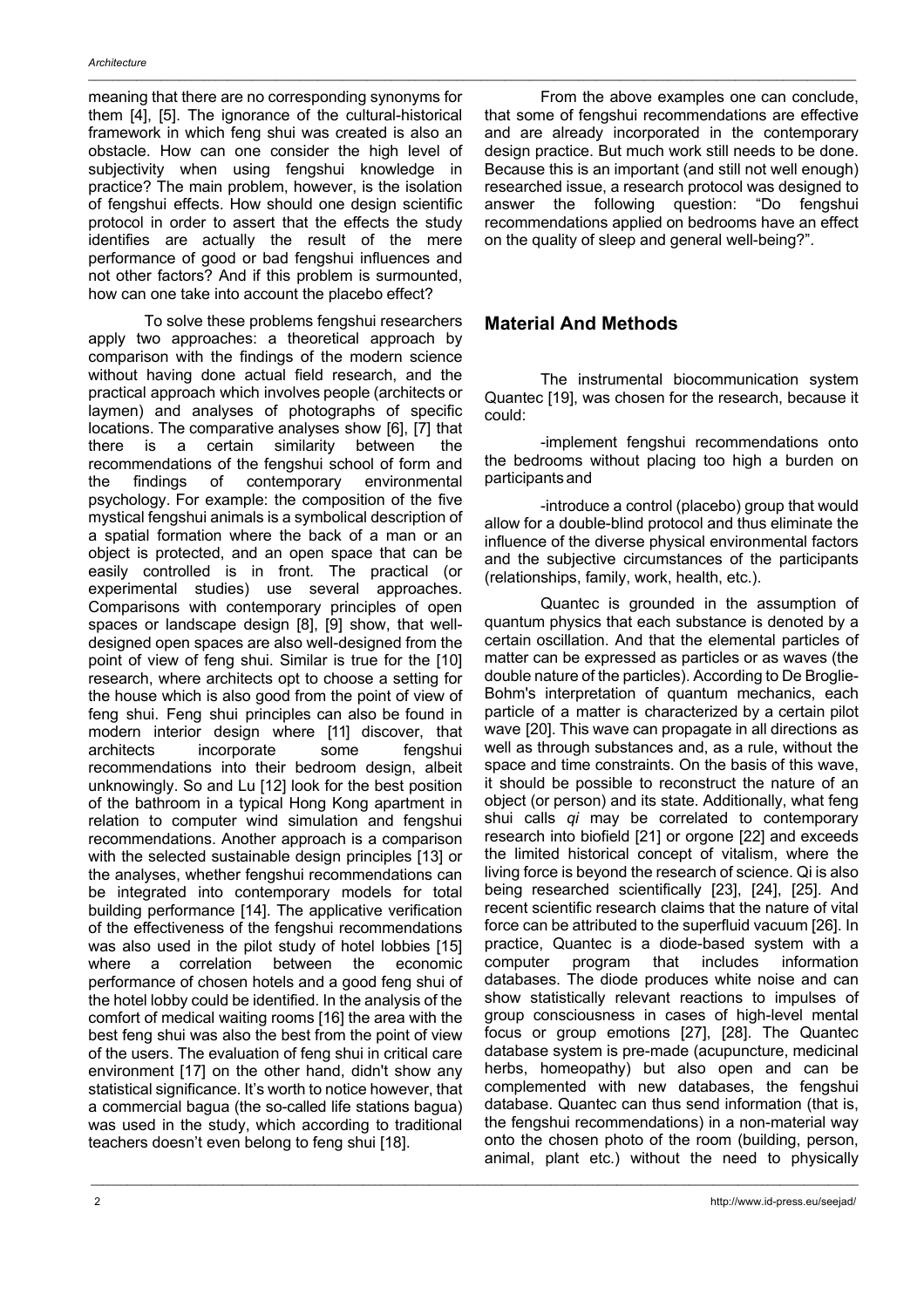*\_\_\_\_\_\_\_\_\_\_\_\_\_\_\_\_\_\_\_\_\_\_\_\_\_\_\_\_\_\_\_\_\_\_\_\_\_\_\_\_\_\_\_\_\_\_\_\_\_\_\_\_\_\_\_\_\_\_\_\_\_\_\_\_\_\_\_\_\_\_\_\_\_\_\_\_\_\_\_\_\_\_\_\_\_\_\_\_\_\_\_\_\_\_\_\_\_\_\_\_\_\_\_\_\_\_\_\_\_\_\_\_\_\_\_\_\_\_\_\_\_\_\_\_\_\_\_* rearrange the room. The appropriate information (that is, vibrations in the form of statements, therapeutic information or recommendations that are written in the database) is chosen autonomously by the program and written in the user's information sheet. In the operational phase this information is transmitted (projected through the use of the diode and the program) onto the photo, which is called the process of informing. It can have a single or several cycles, different lengths (a few seconds or minutes) and frequencies (every two hours). Quantec was already used as a research method in other studies [29], [30]. The most recent medical study of Mora et al., [31] shows, that Quantec can have statistically significant effect on cardiovascular risk factors and autonomous modulation of heart rate, whereby Quantec was used only as a one session treatment, lasting for 12 seconds, and using a participant's photograph. In the performed field research one hundred and thirty-four (134) adult persons anonymously responded to the public call for participation and sent a photo of their bed, a sketch of their bedroom and a completed introductory questionnaire with data on sex, age, education, assessment of the quality of their bedroom, the length of their stay in the bedroom and their knowledge of alternative medicine. Each participant received an identification number and was classified into one of three groups: A (mixed group), B (trial group), or C (control - placebo group). The Quantec operator made an information sheet with fengshui recommendations for each participant, based on his/her bedroom photo. We used a new fensghui information database (made by the author) and an existing construction science fengshui database. The new fengshui database drew on prior analyses of fengshui techniques and methodologies. The database contained recommendations of both fengshui schools (the compass school and the school of form) found in English or German literature and used by several traditional fengshui teachers in the same way: Larry Sang [32], Joseph Yu [18] and Eva Wong [33], [34] and in selected sections by Stephen Skinner [35], Derek Walters [36] and Evelin Lip [37].

Quantec sent supportive fengshui recommendations to the participant's bedroom photographs of the B (trial) group during the entire research period (February 19 – June 26), that is, to each participant separately (according to his/her unique information sheet) and in cyclic intervals. Group A (mixed) was under Quantec influence for only the second half of the research period (April 12 – June 26) and group C acted as control, with information sheets inactivated the whole time. The double-blind protocol was achieved so that only the author knew which participants (labelled with the contact e-mail and an identification number) were in which group and only the Quantec operator knew which group was under which protocol (until the end of the active Quantec phase). The participants had no knowledge about the grouping, and they did not know that the research was about feng shui. They consented to being part of the research, where one would try to improve the ambient quality of their bedroom, by sending positive information using radionics and a computer.

Each participant received a questionnaire approximately every 10 days by e-mail with the following questions:

- How would you assess the quality of your sleep? (hereinafter referred to as the SLEEP)

- How would you assess your general wellbeing? (hereinafter referred to as the WELL-BEING)

- How well rested do you wake up in the morning? (hereinafter referred to as the AWAKENING) and

- How would you assess your health? (hereinafter referred to as the HEALTH). The participants had to answer each question with a value of 1 to 5 (Likert scale from 1 - very bad to 5 - very good). In addition, the participants indicated if some unusual events (positive or negative stress) occurred during the past week and if they spent at least 4 out of 7 nights in the analyzed bedroom. The same fengshui database and a similar concept was previously checked in a pilot study involving 44 participants, lasting for 3 months, and using 6 questions, showing the biggest difference between the fengshui (Quantec) group and the placebo group in the assessment of the quality of sleep. For this reason, the bedroom and the quality of sleep were made the primary research targets.

### **Results**

 $\mathcal{L}_\mathcal{L} = \{ \mathcal{L}_\mathcal{L} = \{ \mathcal{L}_\mathcal{L} = \{ \mathcal{L}_\mathcal{L} = \{ \mathcal{L}_\mathcal{L} = \{ \mathcal{L}_\mathcal{L} = \{ \mathcal{L}_\mathcal{L} = \{ \mathcal{L}_\mathcal{L} = \{ \mathcal{L}_\mathcal{L} = \{ \mathcal{L}_\mathcal{L} = \{ \mathcal{L}_\mathcal{L} = \{ \mathcal{L}_\mathcal{L} = \{ \mathcal{L}_\mathcal{L} = \{ \mathcal{L}_\mathcal{L} = \{ \mathcal{L}_\mathcal{$ 

The R environment (R Core Team 2018) was used for statistical data processing. As many as 1340 questionnaires were sent and 1057 (79%) received. Data received through questionnaires was combined with the data from the introductory questionnaires in a single database. The non-responding participants were not called to respond. In the event of not receiving the answers, the fields were left blank. If the participant gave an intermediate value (3.5), a lowered full value was entered (3.0). There were only a few such instances. Groups A, B and C were equivalent in terms of age, gender, education, knowledge of alternative medicine, assessment of their own bedroom and the presence of stress during the research. The average age of the participants was 39 years. There were significantly more women involved (104) than men (30). The average level of education was graduate level, average self-assessed general knowledge of alternative medicine was 3.05, the average bedroom rate was 3.5 and participants had lived in their bedrooms on average for almost 9 years, which is a stable period.

Linear mixed models were used to analyse how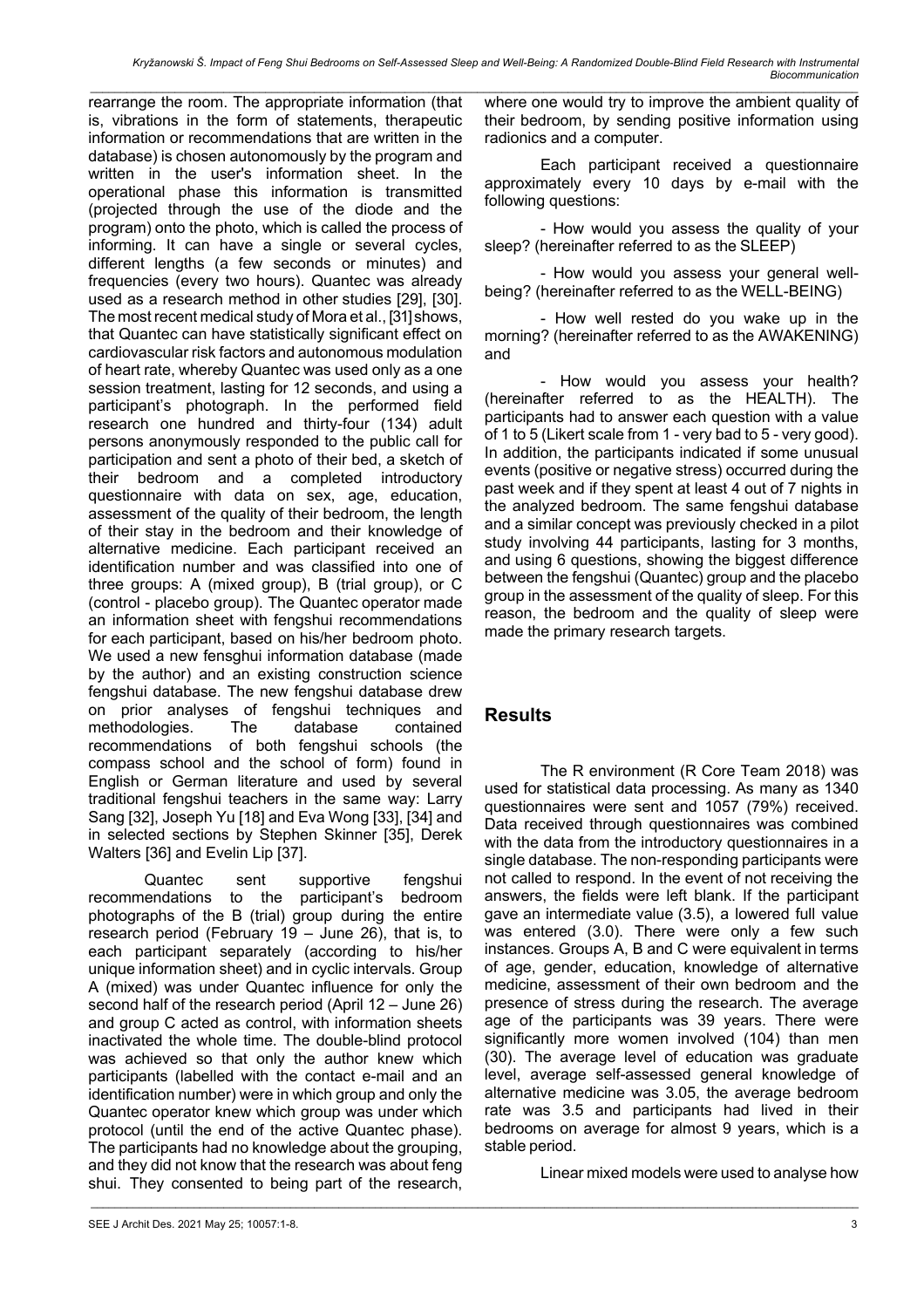fengshui recommendations chosen for participant's bedrooms (and working through the activation of Quantec information sheet: hereinafter referred to as the feng shui variable) affect the participant's quality of SLEEP, WELL-BEING, AWAKENING and HEALTH. The categorical variable 'group' (A, B, C) was replaced in the model by the numerical variable 'feng shui' (which shows the number of days that elapsed since the activation of Quantec information sheet to the moment when the participant provided the answers; if the participant's information sheet was not activated at the moment of answering, a value 0 was entered). The presence of any extraordinary events (illness, change of work, marriage, promotion, etc.) was included in the model with the descriptive binary variable of stress (1 = stress,  $0 = no$  stress). The model design also considered that each person answered multiple times for the same bedroom and that the responses could depend on the person giving the answer. For that reason, the factor "person" was included in the model as a random influence. Numerical variables for age and prior rating of bedroom were also included in the model, and they were centered to the average value to facilitate the interpretation of the results. The model also included all interactions of the above-mentioned variables (Table 1). In testing multiple hypothesis at the same time (see Tables 2 and 3) a *p*-value correction was used that takes into account the interconnectedness of results in the case when several hypotheses are tested on the basis of the same data at the same time. The estimates of the parameters in the linear mixed models were estimated using function *lme*  from the nlme package in R program [38]. The p-values of the effects in the models were corrected for simultaneous hypothesis testing on the basis of multivariate t-distribution using glht function from multcomp package in R program [39].

**Table 1:** *P***-values of the variance analysis\* for mixed models: SLEEP, WELL-BEING, AWAKENING and HEALTH (without** *p***value correction)**

| <b>VARIABILITY SOURCES</b>                            | p-value<br><b>SLEEP</b> | p-value<br><b>WELL-BEING AWAKENING</b> | p-value  | p-value<br><b>HEALTH</b> |
|-------------------------------------------------------|-------------------------|----------------------------------------|----------|--------------------------|
| stress                                                | < 0.0001                | < 0.0001                               | < 0.0001 | < 0.0001                 |
| age cent.**                                           | 0.0043                  | 0.0010                                 | 0.3183   | < 0.0001                 |
| feng shui ***                                         | < 0.0001                | 0.0010                                 | 0.0671   | 0.0218                   |
| bedroom rating cent.                                  | 0.0025                  | 0.1023                                 | 0.0318   | 0.0074                   |
| stress: age cent.                                     | 0.1855                  | 0.5741                                 | 0.9779   | 0.6312                   |
| stress: feng shui                                     | 0.2980                  | 0.0354                                 | 0.0830   | 0.5455                   |
| age cent.: feng shui                                  | 0.0028                  | 0.8646                                 | 0.0633   | 0.3241                   |
| stress: bedroom rating<br>cent.                       | 0.1543                  | 0.7777                                 | 0.0042   | 0.0708                   |
| age cent.: bedroom rating<br>cent.                    | 0.1767                  | 0.1992                                 | 0.0997   | 0.0075                   |
| feng shui: bedroom rating<br>cent.                    | 0.0090                  | 0.0002                                 | 0.0187   | 0.0775                   |
| stress: age cent.: feng shui                          | 0.6559                  | 0.7194                                 | 0.9497   | 0.0090                   |
| stress: age cent.: bedroom<br>rating cent.            | 0.4544                  | 0.7664                                 | 0.1300   | 0.5031                   |
| stress: feng shui: bedroom<br>rating cent.            | 0.1763                  | 0.0009                                 | 0.0661   | 0.0061                   |
| age cent.: feng shui:<br>bedroom rating cent.         | 0.5499                  | 0.7612                                 | 0.7174   | 0.0989                   |
| stress: age cent.: feng shui:<br>bedroom rating cent. | 0.0035                  | 0.0576                                 | 0.0119   | 0.0320                   |

bedroom rating cent.<br>Legend: \* taking into account variables regarding age, feng shui (time from activation of<br>Quantec), bedroom rating and all of their interactions; \*\* the unit for age is one year; \*\*\* the unit for feng shui is one day; Bold script indicates statistical significance at significance level 0.05.

\_\_\_\_\_\_\_\_\_\_\_\_\_\_\_\_\_\_\_\_\_\_\_\_\_\_\_\_\_\_\_\_\_\_\_\_\_\_\_\_\_\_\_\_\_\_\_\_\_\_\_\_\_\_\_\_\_\_\_\_\_\_\_\_\_\_\_\_\_\_\_\_\_\_\_\_\_\_\_\_\_\_\_\_\_\_\_\_\_\_\_\_\_\_\_\_\_\_\_\_\_\_\_\_\_\_\_\_\_\_\_\_\_\_\_\_\_\_\_\_\_\_\_\_\_\_\_

#### **Question: How Would You Assess the Quality of Your Sleep (SLEEP)?**

In the analysis of the variance of mixed models for the question SLEEP (Table 1) the observed feng shui variable shows a statistically significant impact (at significance level 0.05) as a standalone variable and as an interaction of all four variables. In addition, there is a statistically significant interaction of feng shui: bedroom rating and the interaction feng shui: age. These results show that the influence of the variable feng shui is also dependent on the age of the participants and on their assessment of the bedrooms. In Table 2 the mixed model parameters with the corresponding 95% confidence intervals (hereinafter referred to as CI) are calculated, considering the correction of *p* values because of the simultaneous hypothesis testing. The influence of the feng shui (with constant values of other variables in the model) remains positive and statistically significant. For each day of the Quantec activation the value increases by 0.003 (95% CI 0.001, 0.006). The bedroom rating variable has a positive significant impact and the stress and age negative.

**Table 2: Parameter estimates and their 95% CI for mixed model for SLEEP (with** *p***-value correction) \***

| <b>SLEEP</b>                                         | <b>Estimate</b> | Lower     | Uper      | <i>p</i> -value |
|------------------------------------------------------|-----------------|-----------|-----------|-----------------|
| Model parameters                                     |                 | CI 95-%   | CI 95-%   |                 |
| Intercept**                                          | 3.629           | 3.470     | 3.789     |                 |
| stress                                               | $-0.2423$       | $-0.4295$ | $-0.0552$ | 0.00225         |
| age cent.                                            | $-0.0154$       | $-0.0269$ | $-0.0040$ | 0.00117         |
| feng shui                                            | 0.0034          | 0.0010    | 0.0058    | ${}_{0.001}$    |
| bedroom rating cent.                                 | 0.2515          | 0.0532    | 0.4498    | 0.00307         |
| age cent.: feng shui                                 | 0.0002          | $-0.0000$ | 0.0004    | 0.07674         |
| feng shui: bedroom rating cent.                      | $-0.0029$       | $-0.0058$ | 0.0000    | 0.06099         |
| stress: age cent.: feng shui: bedroom<br>rating cent | 0.0005          | 0.0000    | 0.0009    | 0.04860         |

rating cent. Legend: \* Only significant and marginally significant results are shown; \*\* The estimate for the intersection 3.63 (95% CI 3.47, 3.79) is the average SLEEP estimate in the stress-free group at the mean age, the average bedroom rating and the time from activation (feng shui variable) at value 0; Bold script indicates statistical significance at significance level 0.05.

What does this result mean? It means that fengshui recommendations sent onto bedroom photographs had a significant effect on participant's self-assessment of the quality of SLEEP. The impact of the fengshui variable is highly statistically significant (*p*  <0.001)**.** Although an increase of 0.003 per day, from the point of view of the value itself, is irrelevant, it is important, because the impact becomes interesting and noticeable over a longer period of time. Within 10 days, the rise in the value of quality of sleep due to the fengshui support increases to 0.03, and within 100 days, to 0.30. The research lasted about 120 days and the average value of the estimated SLEEP quality in people without stress could rise from 3.63 (intercept estimate) to 3.99, i.e., cumulatively by noticeable 0.36. This is comparable to the positive impact of the bedroom rating 0.25 (where the increase of value is connected with an increase of bedroom rating by 1 point). Figure 1 additionally shows that stress diminishes the positive impact of fengshui recommendations on SLEEP.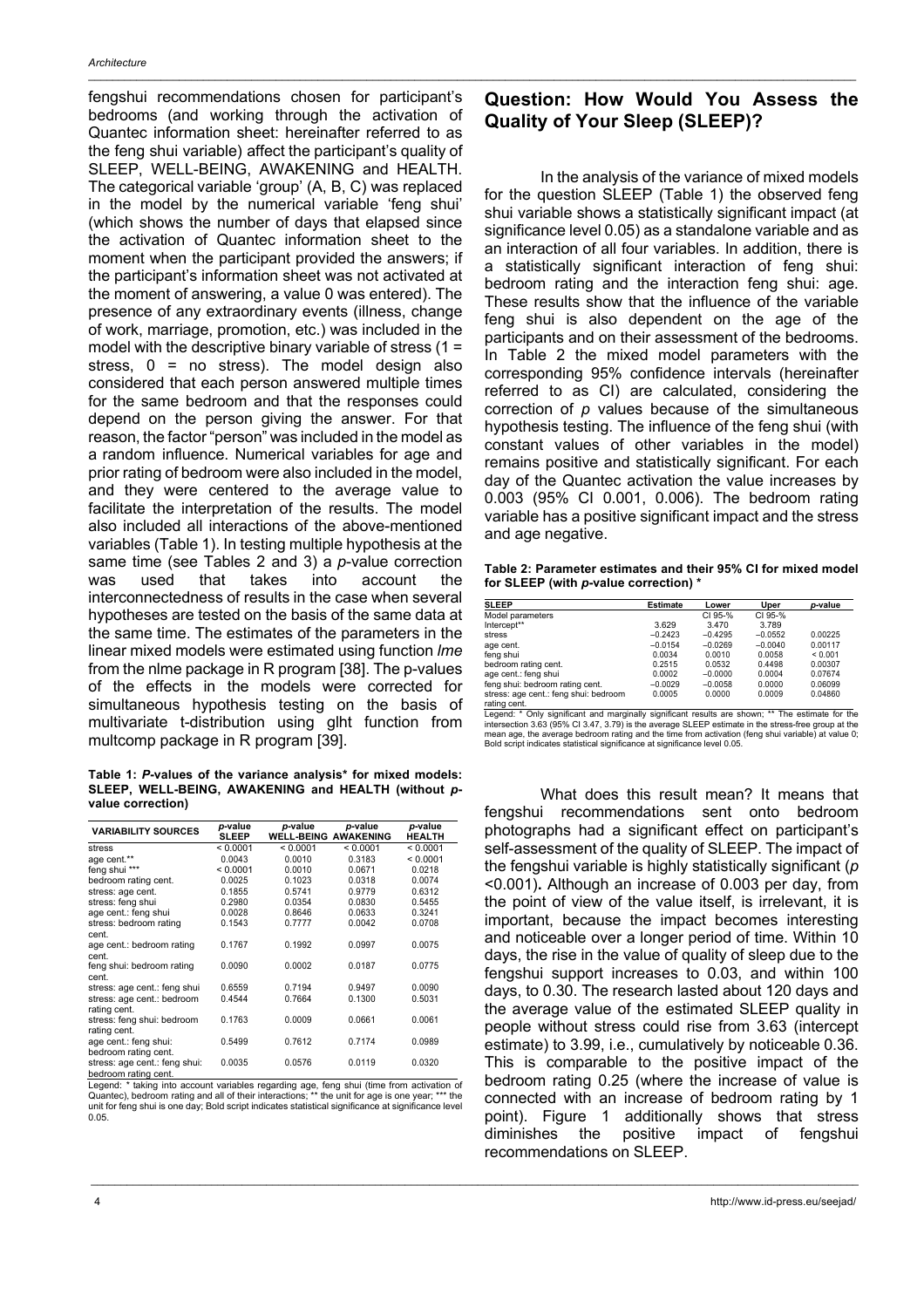

*Figure 1: Model predicted average SLEEP estimate with corresponding 95% CI\*; Legend: \* dependant on feng shui and stress variables (at average age and average bedroom rating)*

The prior bedroom rating also seems to be an important space variable (increase of value by 0.25, with 95% CI 0.05, 0.45): the higher the bedroom rating, the higher the quality of SLEEP (see Figure 2). Furthermore, the interaction of the bedroom rating and feng shui (which is marginally statistically significant at *p* = 0.06) indicates, that the influence of fengshui recommendations should also be explained in dependence with the self-assessment of the quality of the space in which a person sleeps. Similar trend is reflected by the answers for the question about WELL-BEING.



*Figure 2: Model predicted average SLEEP estimate with corresponding 95% CI\*; Legend: \* dependant on bedroom rating and stress variables (at average time from activation of Quantec (feng shui variable) and average age)*

#### **Question: How Would You Assess Your General Well-Being (WELL-BEING)?**

The impact of fengshui recommendations on bedrooms can also be noticed through the participant's self- assessment of their general well-being. Statistical

 $\mathcal{L}_\mathcal{L} = \{ \mathcal{L}_\mathcal{L} = \{ \mathcal{L}_\mathcal{L} = \{ \mathcal{L}_\mathcal{L} = \{ \mathcal{L}_\mathcal{L} = \{ \mathcal{L}_\mathcal{L} = \{ \mathcal{L}_\mathcal{L} = \{ \mathcal{L}_\mathcal{L} = \{ \mathcal{L}_\mathcal{L} = \{ \mathcal{L}_\mathcal{L} = \{ \mathcal{L}_\mathcal{L} = \{ \mathcal{L}_\mathcal{L} = \{ \mathcal{L}_\mathcal{L} = \{ \mathcal{L}_\mathcal{L} = \{ \mathcal{L}_\mathcal{$ 

SEE J Archit Des. 2021 May 25; 10057:1-8. 5

significance of the independent variable feng shui in the Table 1, (*p-*value before correction = 0.001) is lost after *p* – correction (see Table 3). But the interaction of feng shui and bedroom rating variable remains highly significant (*p*<0.001, 95% CI -0.007, -0.001). Additionally, there is a marginal statistical significance (*p* = 0.06) for the interaction of variables stress: feng shui: bedroom rating.

**Table 3: Parameter estimates and their 95% CI for mixed model for WELL-BEING (with p-value correction) \***

| <b>WELL-BEING</b>                          | <b>Estimate</b> | Lower     | Uper      | p-value |
|--------------------------------------------|-----------------|-----------|-----------|---------|
| <b>Model parameters</b>                    |                 | CI 95-%   | CI 95-%   |         |
| Intercept                                  | 3.785           | 3.650     | 3.919     |         |
| stress                                     | $-0.4994$       | $-0.6796$ | $-0.3192$ | < 0.001 |
| age cent.                                  | $-0.0103$       | $-0.0199$ | $-0.0007$ | 0.0244  |
| feng shui: bedroom rating cent.            | $-0.0042$       | $-0.0070$ | $-0.0014$ | < 0.001 |
| stress: feng shui: bedroom rating<br>cent. | 0.0052          | $-0.0001$ | 0.0106    | 0.0604  |

Legend: \* Only significant and marginally significant results are shown; Bold script indicates statistical significance at significance level0.05

To better understand the negative impact of interaction feng shui: bedroom rating Figure 3 was prepared.



*Figure 3: Model predicted average WELL-BEING estimate with corresponding 95% CI\* Legend: \* dependant on bedroom rating, feng shui and stress variables (at average age)*

The model prediction shows that the impact of fengshui variable on WELL-BEING differs. For people without stress, as the value of the bedroom rating increases, the positive impact of the fengshui variable decreases. For a low bedroom rating (grade 1 or 2), the positive impact of feng shui for unstressed persons is the highest. With a medium and better bedroom rating (grades 3 and 4), the impact of feng shui is small. At the highest value of the bedroom rating (rating 5), the impact of feng shui on people without stress turns negative. This can be explained by the fact that the fengshui recommendations on the WELL-BEING parameter work primarily with poor bedroom ratings (the settings people are not satisfied with), which would also be some general expectation. Where, at least from the standpoint of one's own assessment, the bedroom is almost ideal, this factor does not work, or even slightly 'disturbs' WELL-BEING, presumably because the general fengshui recommendations negatively interfere with the very concrete optimally functioning factors of a realistic bedroom layout. And the exact opposite is true for people under stress. Stress at low bedroom ratings seams to inhibit the positive influence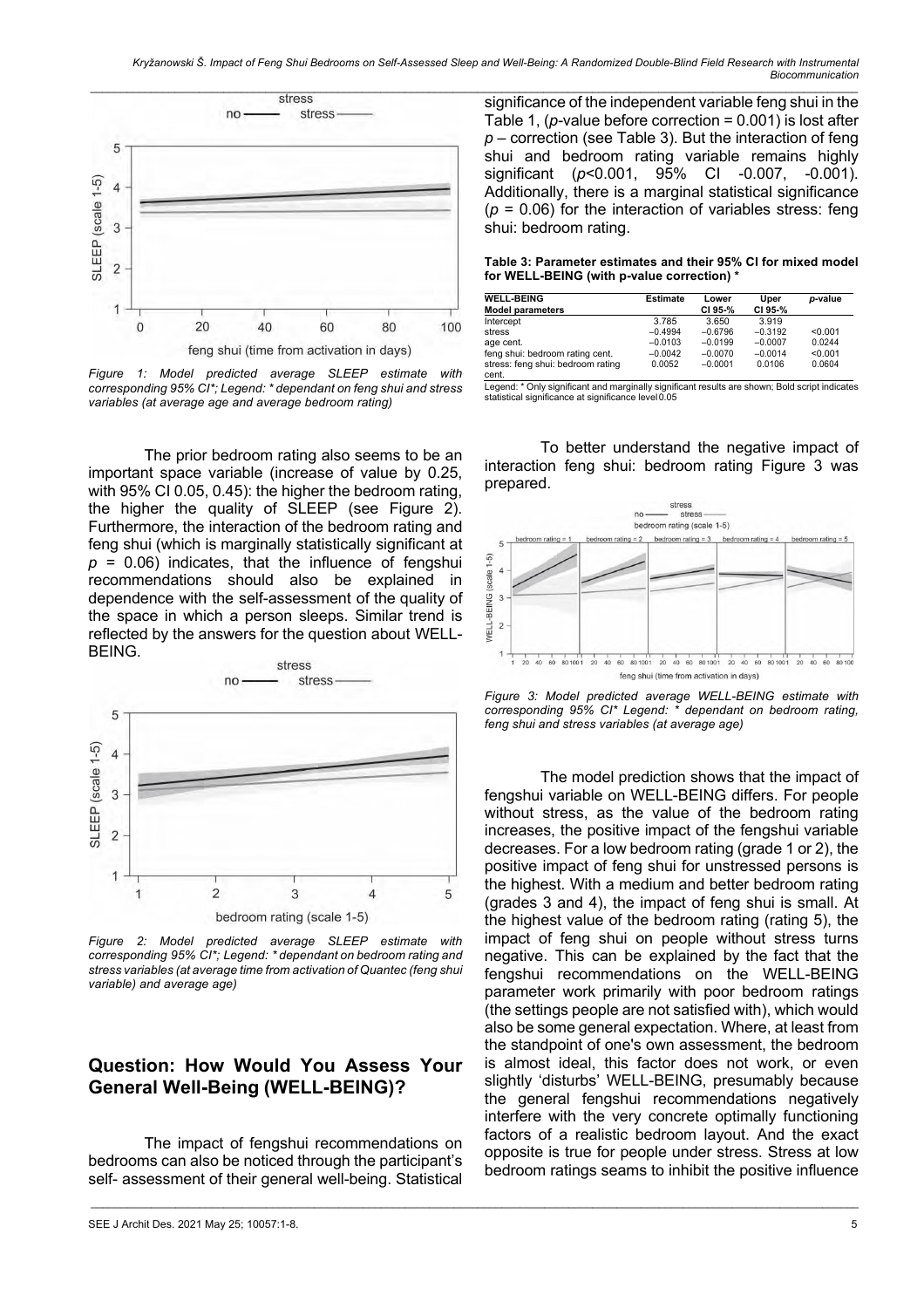of fengshui recommendations on well-being. At higher bedroom ratings people under stress seam to benefit most from the fengshui support, as if the physically well-designed environments could help overpass the blockage that inhibited the receipt of fengshui support at lower bedroom ratings.

#### **Questions on Awakening and Health**

For question "How Well Rested Do You Wake Up in the Morning?" (AWAKENING) and "How would you assess your health?" (HEALTH) the variable feng shui after the *p*-value correction does not appear statistically significant (neither as a standalone variable or in interaction with other variables). The effects on AWAKENING can best be explained by the significant variables stress (negative impact), bedroom rating (positive impact) and an interaction of the two. The effects on HEALTH are best explained by the significant variables stress and age (both negative impact) and the interaction of age and bedroom rating (positive impact).

Although insignificant, the model prediction for interaction of feng shui and a bedroom rating estimate for HEALTH (Figure 4) shows a similar trend to that of highly significant WELL-BEING (Figure 3). The positive impact of variable feng shui for non-stressed persons on HEALTH is seen only in low bedroom ratings (grades 1 and 2), and the highest rating (5) makes the impact of feng shui in non-stressed persons negative. And conversely, for people under stress at low bedroom ratings the negative impact of feng shui support increases over time and for stressed people in well-rated bedrooms the impact of feng shui increases in a positive way over time. It looks like that in poorly rated environments feng shui has a positive effect on health of people without stress, and in well-rated environments feng shui has a positive effect on people under stress.



*Figure 4: Model predicted average HEALTH estimate with corresponding 95% CI\* Legend:\* dependant on bedroom rating, feng shui and stress variables (at average age)*

\_\_\_\_\_\_\_\_\_\_\_\_\_\_\_\_\_\_\_\_\_\_\_\_\_\_\_\_\_\_\_\_\_\_\_\_\_\_\_\_\_\_\_\_\_\_\_\_\_\_\_\_\_\_\_\_\_\_\_\_\_\_\_\_\_\_\_\_\_\_\_\_\_\_\_\_\_\_\_\_\_\_\_\_\_\_\_\_\_\_\_\_\_\_\_\_\_\_\_\_\_\_\_\_\_\_\_\_\_\_\_\_\_\_\_\_\_\_\_\_\_\_\_\_\_\_\_

#### **Discussion**

The results are important because they identify a new field of impact on one's well-being generated by physical space. Among all fengshui field studies identified (and presented in the introduction), there is not one that covers such a large sample of physical spaces and is at the same time able to isolate or expose the actual effects of fengshui recommendations on user's self-assessed feelings. The results also suggest that the impact of fengshui recommendations is most noticeable when used in a very focused way. Feng shui was most significant for SLEEP and participants received fengshui support only when they were actually staying in bed, which is probably why they linked it directly to a higher quality of SLEEP. At least two other feng shui studies focus on bedrooms, but none tried to measure the actual effects on users of fengshui recommendations. Our results also suggest that the impact of fengshui recommendations is not linear or straightforward, as one might expect. On the contrary, it seems to be dynamic and in a direct correlation with the level of our living environment satisfaction and our exposure to stress. The results expose the importance of physical space factors, either through fengshui or through bedroom rating variable (or their interactions). If the statistical significance of fengshui influence is not yet common, the positive impact of a well-designed environment on human performance has been repeatedly confirmed through research in environmental psychology [40]. The shown effectiveness of remote transmission of information is also important. Not only is it possible to influence the quality of sleep and well-being of persons in the room through the use of fengshui recommendations, but it is obviously enough to transmit them on a purely informational level (that is, at the energy-vibrational or quantum vacuum level, without physical interventions). This can be positive news for all those space situations where physical remodelling is impossible for one reason or another: finance, space size, construction limitations, etc.

Western architects and part of scientists still perceive feng shui as a pseudoscience and this empirical account of its impact (though on a small scale) is an important encouragement for further scientific research, that could allow for controlled integration of selected fengshui recommendations into the part of contemporary architecture and science, that specializes in the quality of living.

To better understand the possibilities and limitations of presented fengshui research protocol, further research is necessary. One issue is the optimal length of the time intervals (during which the fengshui information is sent) that bring the best results. Another issue is which of the fengshui schools (school of form or compass school) and various techniques can show the best positive impact? Can statistically significant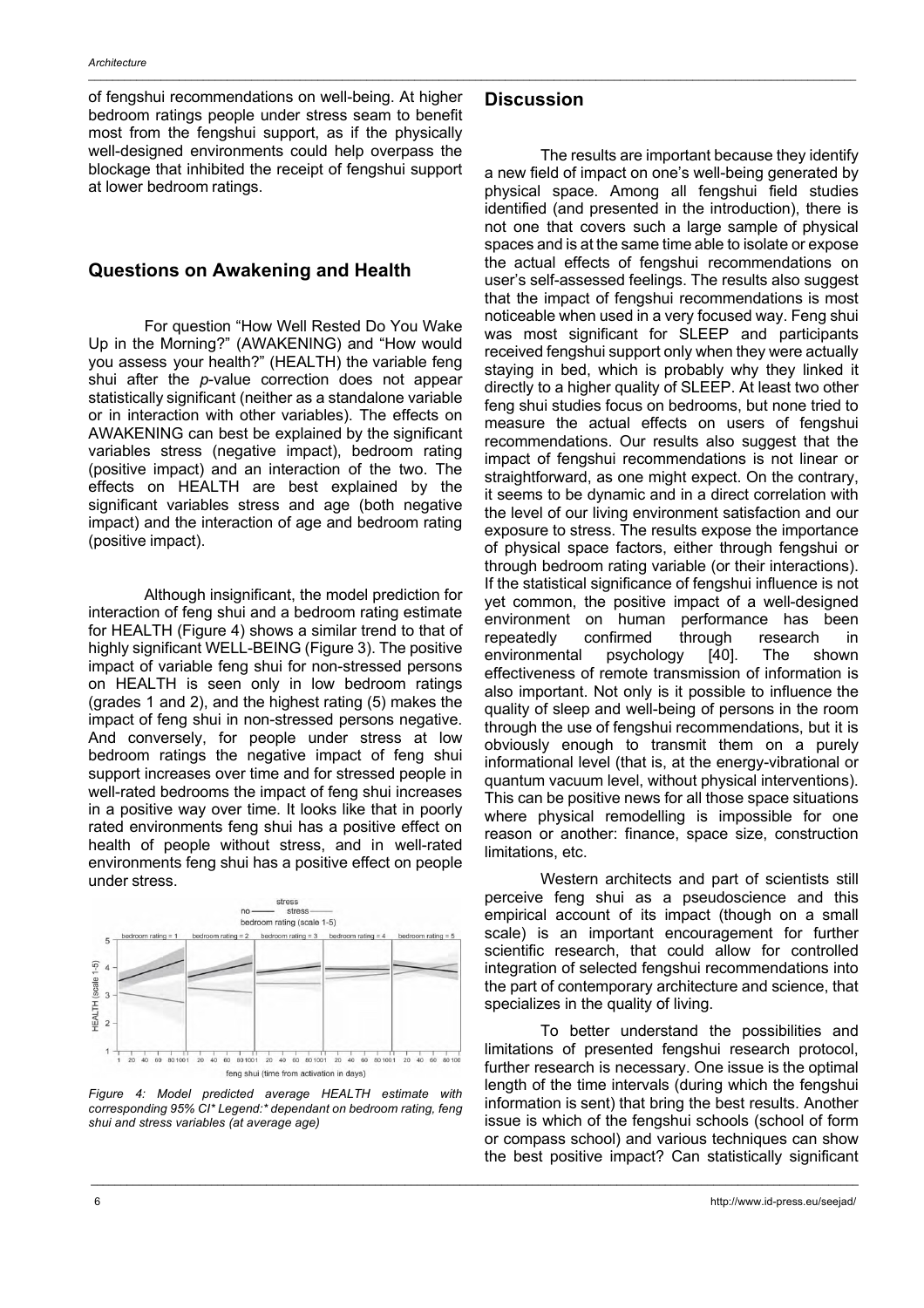effects using feng shui be obtained also in other areas of life (informing workspace for a better work environment)? How can a correlation between feng shui, stress and satisfaction with existing living environment be better understood?

# **Conclusions**

Results suggest that:

- fengshui recommendations can have a highly statistically significant impact on user's self-assessed feelings. The impact in the study is most obvious for SLEEP and WELL-BEING

- the impact of fengshui recommendations is dynamic and it is in correlation with the level of participant's living environment satisfaction and stress

- it is possible to remotely transmit fengshui recommendations. This is important in all situations where physical remodelling is impossible.

Notwithstanding the many open questions, the research carried out represents an important contribution to experimental evaluation of fengshui recommendations and their impact on self-assessed well-being. It shows that it is possible to use a treatment – control protocol with feng shui. Which further suggests that it is possible to develop a systematic empirical methodology for the research of effectiveness of fengshui recommendations in general, or specifically for selected fengshui school or method. Furthermore, the research is important because it represents an introduction to exploring the potential of remote informing of the physical space which goes well beyond the realm of feng shui.

## **References**

1. Gulmen FM. Energy medicine. The American journal of Chinese medicine. 2004; 32(05):651-8.

2. Clarke DB, Doel MA, Segrott J. No alternative? The regulation and professionalization of complementary and alternative medicine in the United Kingdom. Health & Place. 2004; 10(4):329-38.

3. Matthews MR. Feng Shui: teaching about science and pseudoscience. Springer International Publishing; 2019.

4. Gillespie AR. A source book in Chinese philosophy. Greenwood Publishing Group; 1963.

5. Mak MY, So AT. Scientific feng shui for the

 $\mathcal{L}_\mathcal{L} = \{ \mathcal{L}_\mathcal{L} = \{ \mathcal{L}_\mathcal{L} = \{ \mathcal{L}_\mathcal{L} = \{ \mathcal{L}_\mathcal{L} = \{ \mathcal{L}_\mathcal{L} = \{ \mathcal{L}_\mathcal{L} = \{ \mathcal{L}_\mathcal{L} = \{ \mathcal{L}_\mathcal{L} = \{ \mathcal{L}_\mathcal{L} = \{ \mathcal{L}_\mathcal{L} = \{ \mathcal{L}_\mathcal{L} = \{ \mathcal{L}_\mathcal{L} = \{ \mathcal{L}_\mathcal{L} = \{ \mathcal{L}_\mathcal{$ 

*\_\_\_\_\_\_\_\_\_\_\_\_\_\_\_\_\_\_\_\_\_\_\_\_\_\_\_\_\_\_\_\_\_\_\_\_\_\_\_\_\_\_\_\_\_\_\_\_\_\_\_\_\_\_\_\_\_\_\_\_\_\_\_\_\_\_\_\_\_\_\_\_\_\_\_\_\_\_\_\_\_\_\_\_\_\_\_\_\_\_\_\_\_\_\_\_\_\_\_\_\_\_\_\_\_\_\_\_\_\_\_\_\_\_\_\_\_\_\_\_\_\_\_\_\_\_\_* built environment: Fundamentals and case studies. City University of Hong Kong Press; 2011.

> 6. Xu J. A framework for site analysis with emphasis on Feng Shui and contemporary environmental design principles (Doctoral dissertation, Virginia Tech). 2003.

> 7. Bonaiuto M, Bilotta E, Stolfa A. "Feng Shui" And Environmental Psychology: A Critical Comparison. Journal of Architectural and planning research. 2010:23-34.

> 8. Ke-Tsung H, Sinha A. An empirical study of feng-shui in landscape. Environments. 1996; 23(3):36.

> 9. Lynch ES. Feng Shui as a site design tool: Assessing conditions of human comfort in urban places. 2003.

> 10. Mak MY, Ng ST. The art and science of Feng Shui—a study on architects' perception. Building and Environment. 2005; 40(3):427-34.

> 11. Hong WT, Abdul-Rahman H, Wang C. Are Feng Shui Bedroom Rules Practical from the Architectural Perspective? Proceedings of the Academic Journal of Feng Shui. 1st Symposium– Oceania. Sydney: Oceania University of Technology. 2017.

> 12. So AT, Lu JW. Natural ventilation design by computational fluid dynamics—a feng-shui approach. Architectural science review. 2001; 44(1):61-9.

> 13. Mak MY. An empirical study of modern sustainable o ce buildings in Sydney from the feng shui perspective. Proceedings of the Academic Journal of Feng Shui. 1st Symposium–Oceania. Sydney: Oceania University of Technology. 2017.

> 14. Pheng LS, Xiaopeng D, Ting QL. Assimilating total building performance mandates with Chinese geomancy principles and scenarios. Facilities. 2012; 30(13/14):558-589.

> 15. Poulston J, Bennett R. Feng shui, fact, and fiction: An exploratory study. Facilities. 2012; 30(1):2.

> 16. Bazley C, Vink P, Montgomery J, Hedge A. Interior effects on comfort in healthcare waiting areas. Work. 2016; 54(4):791-806.

> 17. Charles R, Glover S, Bauchmüller K, Wood D. Feng shui and emotional response in the critical care environment (FARCE) study. Anaesthesia. 2017; 72(12):1528-31.

> 18. Moran E, Yu MJ, Biktashev V. The complete Idiot's guide to Feng Shui. New York: Alpha books; 2005 Mar 1.

> 19. Von Buengner P. Instrumentalle Biokommunikation mit QUANTEC. Altkirchen: M-TEC Verlag; 2007.

> 20. Tiller WA. Psychoenergetic science: a second Copernican-scale revolution. Pavior Pub; 2007.